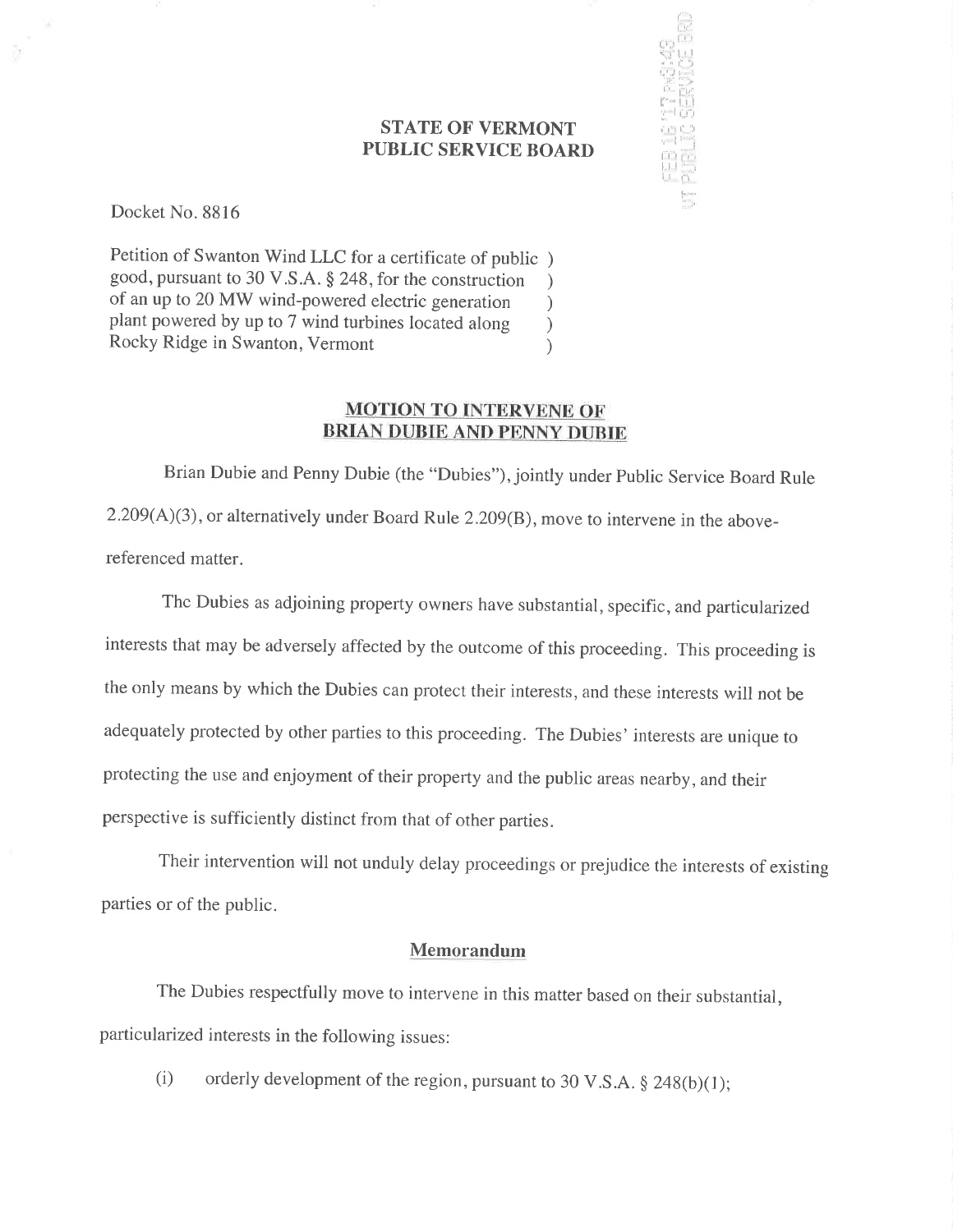- (ii) economic benefit to the State and its residents,  $\S$  248(b)(4);
- (iii) public health and safety,  $\S$  248(b)(5);
- (iv) scenic or natural beauty and aesthetics,  $\S 248(b)(5)$  and  $\S 6086(a)(8)$ ; and
- (v) necessary wildlife habitat or endangered species,  $\S$  6086(a)(8)(A).

The following argument supports the Dubies' motion to intervene in this matter.

## I. Legal Standard

Intervention in proceedings before the Board is governed by Board Rule 2.209. Under

Rule 2.209(A), a person upon timely application shall be permitted as of right to intervene in any

proceeding:

(1) when a statute confers an unconditional right to intervene; (2) when a statute confers a conditional right to intervene and the condition or conditions are satisfied; or (3) when the applicant demonstrates a substantial interest which may be adversely affected by the outcome of the proceeding, where the proceeding affords the exclusive means by which the applicant can protect that interest, and where the applicant's interest is not adequately represented by existing parties.

Under Rule 2.209(B), a person upon timely application may in the discretion of the Board

be granted "permissive intervention" in any proceeding when the applicant "demonstrates a

substantial interest that may be affected by the outcome of the proceeding." The Board in

exercising its discretion under this rule shall consider:

(l) whether the applicant's interest will be adequately protected by other parties; (2) whether alternative means exist by which the applicant's interest can be protected; and (3) whether intervention will unduly delay the proceeding or prejudice the interests of existing parties or of the public.

The Board has ruled that, "individual intervenors may bring a perspective sufficiently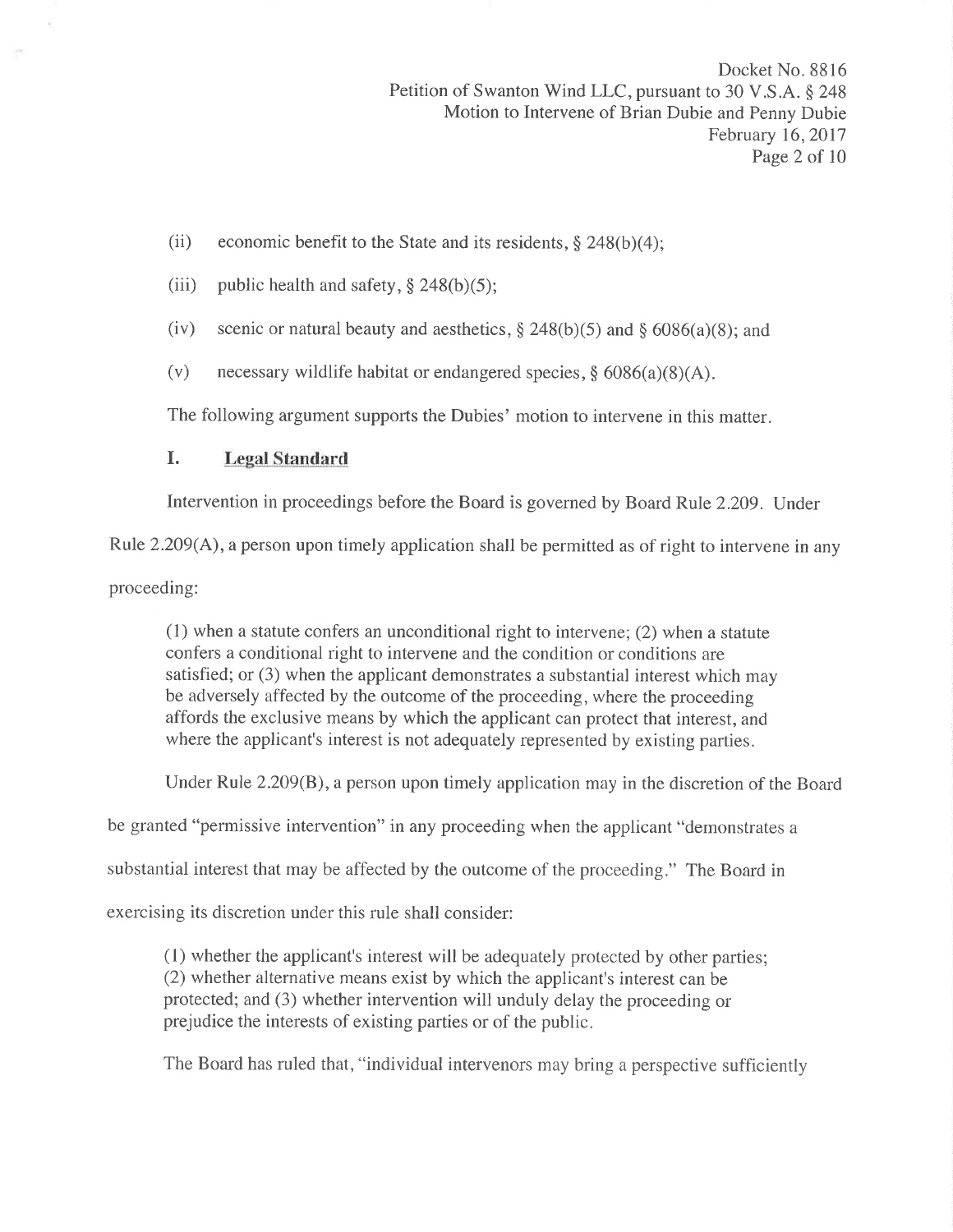distinct from those of existing parties to warrant their participation on specific issues."l

For example, the Board has found particularized interest based on the following:

- 1. habitat and natural resources involving deer and black bear;<sup>2</sup>
- 2. aesthetics based on proximity to the proposed project;<sup>3</sup> and
- 3. stewardship, use, and enjoyment of public resources; $4$

In proceedings under 30 V.S.A. \$ 248, the Board does not consider interests in private property.5

# II. Potential Impact of the Project on the Dubies' Interests

For four generations, the Dubies' family has owned nearly 300 acres of land in Fairfield and Swanton. Since 1989, on that land and nearby on McKenzie Road -- named after Mr. Dubie's grandfather, John McKenzie - the Dubies have lived peacefully with neighbors in the rural setting; and worked diligently with their family in developing a maple sugaring business; and preserved faithfully their family tradition of land use and stewardship.

In contrast, Petitioner on adjoining property would install seven noisy, flickering, icethrowing turbines, the nearest of which would be 1,200 feet uphill and upwind of the Dubies' land.

In addition to disrupting the use and enjoyment of the Dubies' home and property and the operation of their business, the Project would have a significant impact on orderly development,

I Application of Seneca Mountain Wind, LLC, Docket No. 7867, Order of 10/12/12, at 12.<br><sup>2</sup> Application of Seneca Mountain Wind, LLC, Docket No. 7867, Order of 10/12/12, at 2-4, 16-17; Id., Order<br>of 8/9/13. at 6.

<sup>&</sup>lt;sup>3</sup> Petition of Barton Solar LLC, Docket No. 8148, Order of 1/21/14, at 3-4.<br><sup>4</sup> Joint Petition of Green Mountain Power Corporation, Vermont Electric Cooperative, Inc., and Vermont<br>Electric Power Company, Inc., Docket No.

Vt. Elec. Power Co. v. Bandel, 135 Vt. 14l, 145 (1977) ("Proceedings under 30 V.S.A. § 248 relate only to the issues of public good, not to the interests of private landowners who are ormay be involvecl.").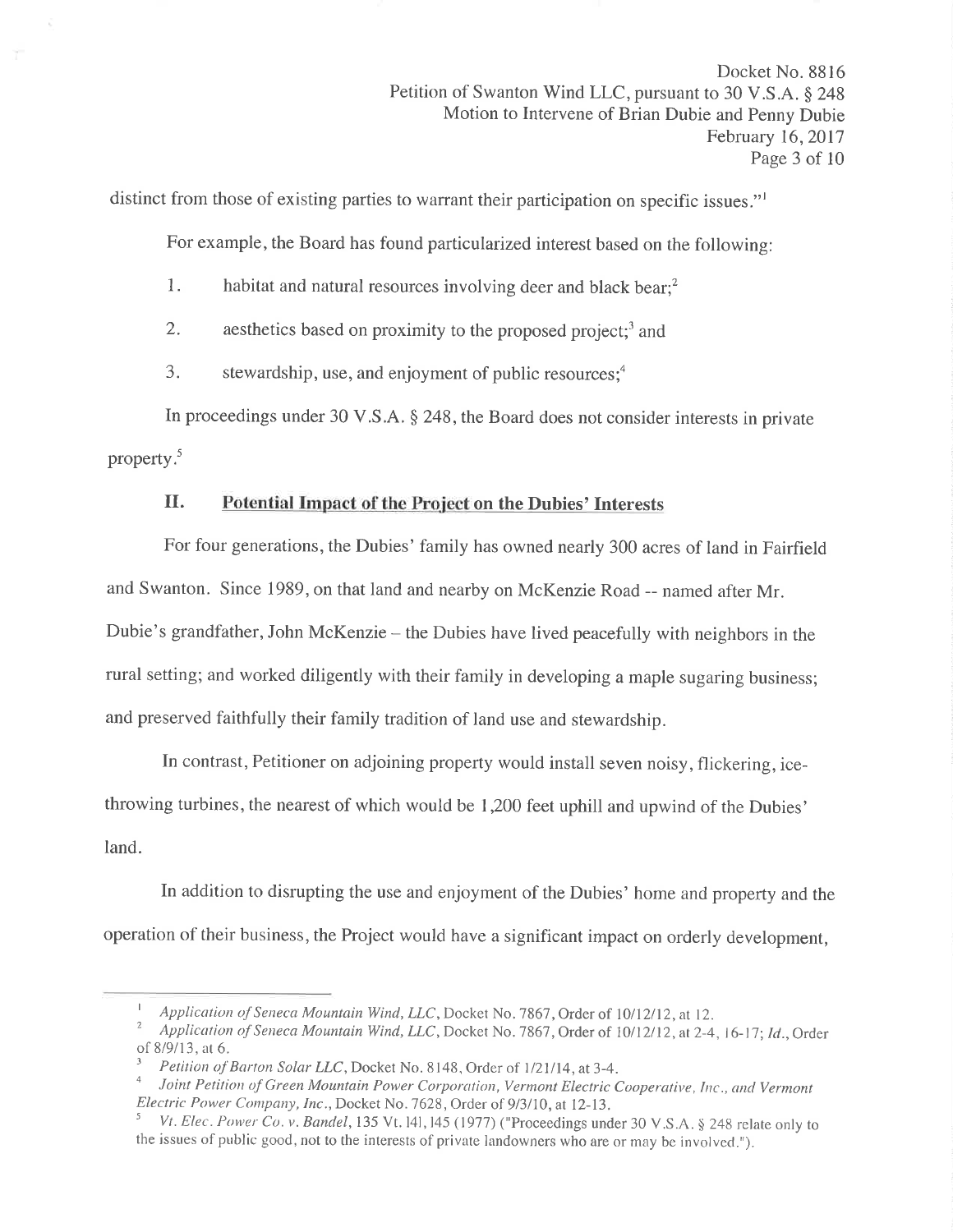public safety, aesthetics, and wildlife and habitat

\* \* \*

The Project purports to advance the public good, however the Dubies assert that any potential good may be outweighed by the likely harm. Accordingly, they move to intervene by right or permission on the following five issues.

### 1. Orderly Development:  $30 \text{ V.S.A.} \$   $248(b)(1)$

The Dubies as fourth-generation landowners, business owners, sportsmen, and outdoorsmen, have unique experience and particular interest in the orderly development of the region which other parties to this proceeding may not necessarily represent. The Dubies' use and enjoyment of their property and nearby public land for sugarmaking, hunting, fishing, swimming, and appreciation of nature, may be affected by the construction and operation of the Project. Their perspective regarding land use, natural resources, commerce, and conservation, may be useful to the Board in determining the potential nature and extent of the impact of the Project on regional development. Therefore the Dubies' motion to intervene on this issue should be granted,

### 2. Economic Benefit:  $\S 248(b)(4)$

Construction and operation of the Project would have a significant impact on the economy of the State and its residents, specifically by deflating the value of properties in the region, and by interfering with the operations of the Dubies' maple sugaring business.

### a. Deflation of Property Values

The impact of Swanton Wind on regional property values should be expected based on the impact of Sheffield Wind and Georgia Wind on regional property values. Specifically, the Boards of Civil Authority of Barton and Georgia reduced the assessed value of homes affected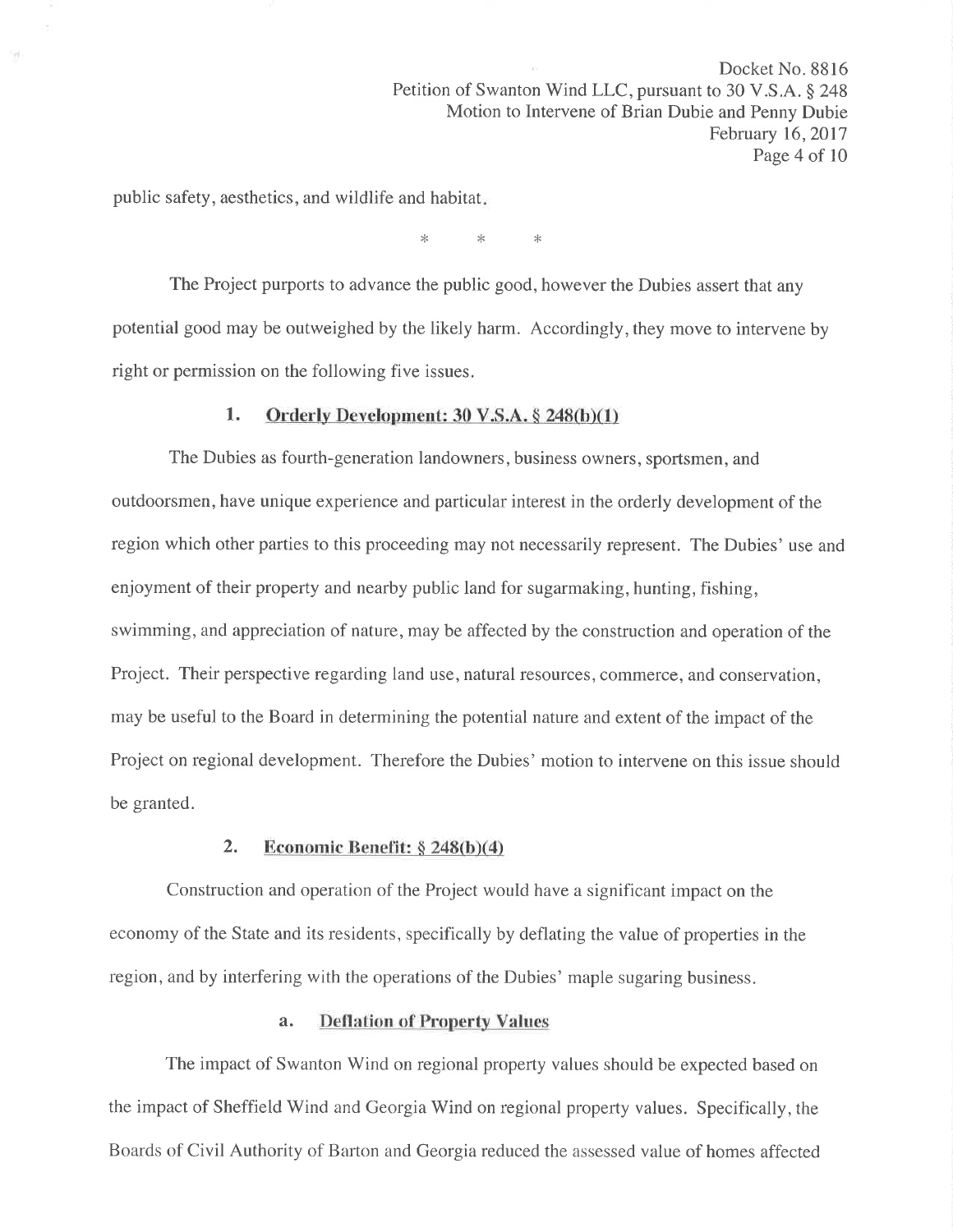by the sight and sound, respectively, of nearby turbines. In the present case, the Project would be located closer to surrounding homes than in any existing industrial wind development in Vermont. Accordingly, the impact of this Project on property values is unprecedented and likely greater than elsewhere. Such adverse effect is self-evident: a prospective homebuyer given the choice of living near seven noisy, flickering, ice-throwing turbines, or elsewhere, likely would go elsewhere.

Furthermore, the Dubies assert that the Board in determining the level of deflation in property values caused by the Project should consider the full loss of use and enjoyment, and the loss of future development rights in each property. Specifically, the Board should measure sound and safety levels at the property line of adjoining land as those landowners have a right to full use and future development of their *entire* property, not merely near their home or within attenuating walls. Should the Board not consider full use and future development, and subsequently approve the Project, the Board would effectively grant to Petitioner easements for nuisance noise and hazard without fairly compensating landowners, in violation of Article Two of the Vermont Constitution.

Accordingly, as the Dubies are longstanding homeowners and businessmen with a unique perspective and particular interest in the economy that is not necessarily represented by other parties to this proceeding, they should be allowed to intervene on this issue.

#### b. Interference with Business Operations

M & M Vermont Maple LLC, is a maple sugaring business that was co-founded in  $2004$ , by the Dubies and Mr. Dubie's brother Mark and his wife Marianne (who live at 1806 McKenzie Road, Fairfield). The business, which now is owned by Mark and Marianne, supports six families, and leases 13,000 maple taps on the Dubies' land.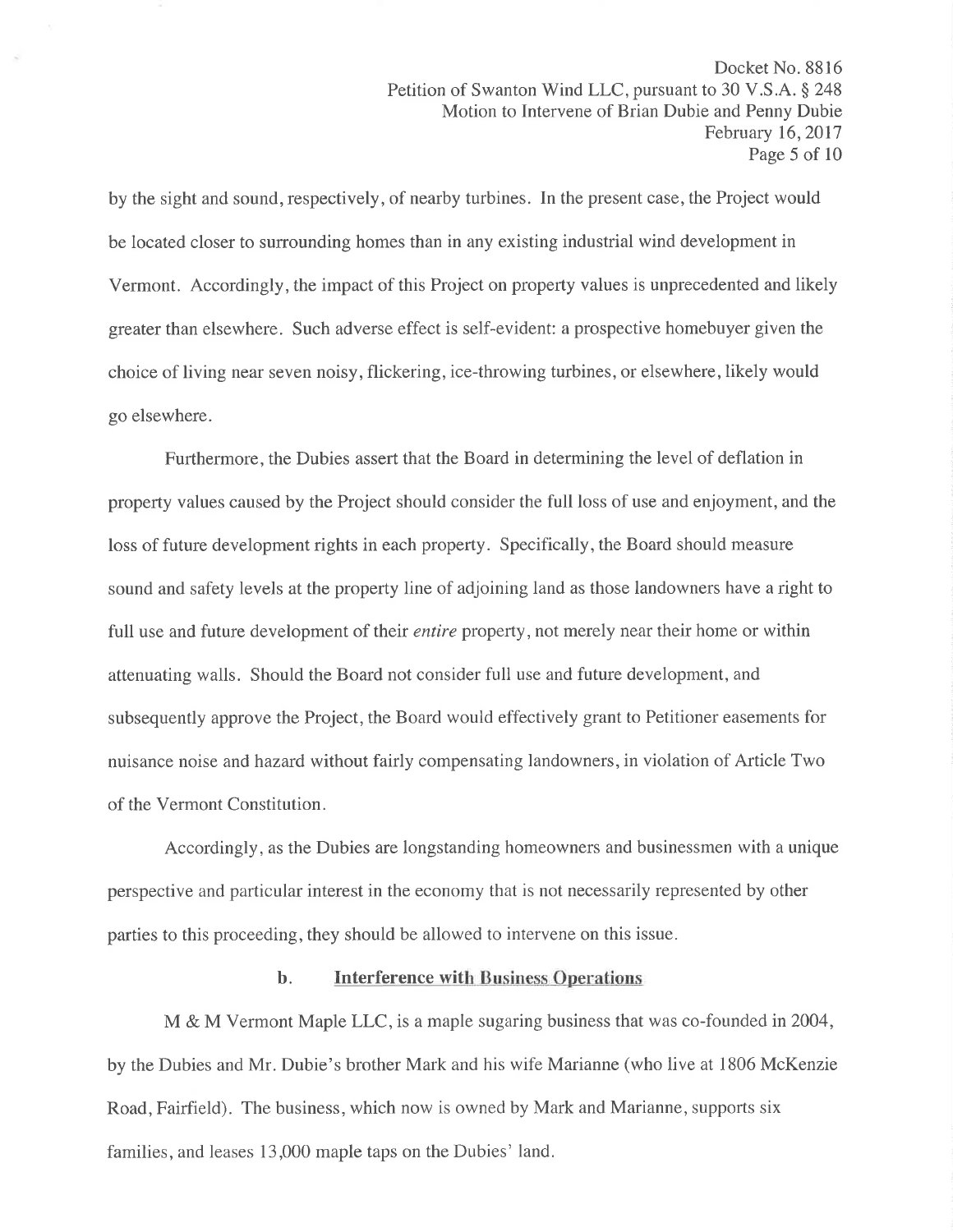Construction and operation of the Project may interfere with business operations of M&M Vermont Maple and the Dubies' leases, specifically as ice throw or pieces of blade or debris from the turbines may injure or kill employees, or damage sugaring property or equipment including maple trees, pipeline, and harnessing pipeline. Evidence supporting this claim is found in Petitioner's Exhibit SW-DF-2 which states that turbine blade icing  $-$  which would occur during M&M Vermont Maple's operations on the land from November through April -- may cause 2.2-pound ice fragments to be thrown 1,000 feet; and blade failure may cause pieces of blade or debris to be thrown I ,640 feet. Considering that the nearest turbine would be approximately 1,200 feet uphill and upwind from the Dubies' property line, such ice throw or blade failure may be dangerous, destructive, and harmful to M&M Vermont Maple's sugaring operations and the Dubies' leases, and thereby affect the greater economy through lost wages to employees, reduced sales of maple syrup, or decreased spending on sugarmaking equipment or other business supplies.

As the Dubies have a particular interest in the regional and statewide economy, and their unique experience and perspective may be useful to the Board in determining the outcome of this proceeding, the Dubies should be allowed to intervene on this issue.

### 3. Public Health and Safety:  $§ 248(b)(5)$

The Project would be located approximately 4,600 feet uphill and upwind of the Dubies' home, and 1,200 feet from their property line. The turbines would interfere with light from the sun and moon setting over Rocky Ridge on the southwest side of their home and bedroom. The noise and infrasound caused by the Project would travel downhill, downwind, and pervade their land and home. Also as previously stated, ice throw and blade failure may injure or kill the Dubies, their family, friends, or employees. Thus the Project would interfere with the Dubies'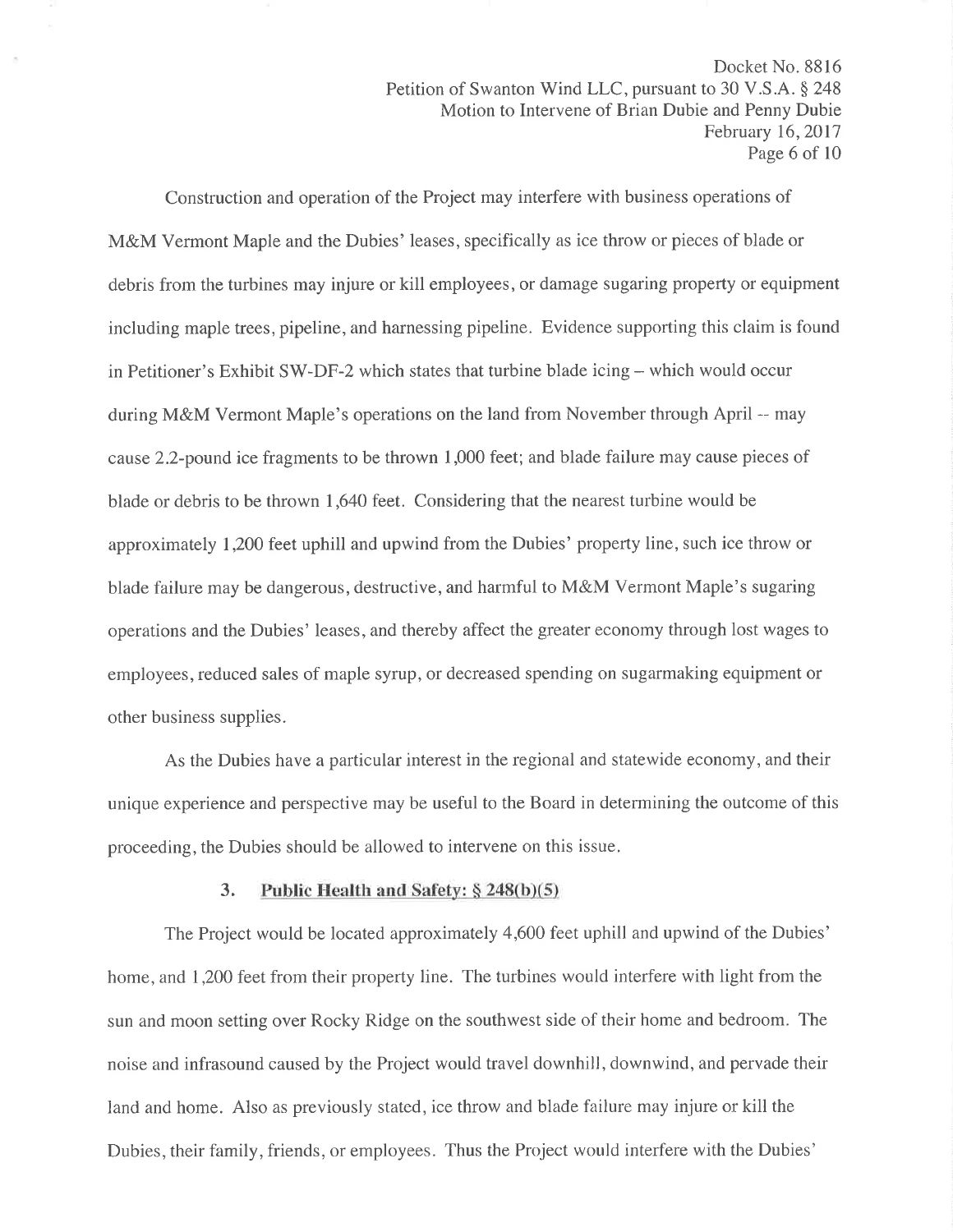sleep and otherwise subject them and others to potential health and safety risks.

Particularly, the Project would interfere with Mr. Dubie's ability to safely perform his duties as a career airline pilot and captain for a major U.S. carrier. As captain in command, he is required by the Federal Aviation Administration to obtain adequate crew rest in uninterrupted sleep in order to perform his duties and ensure the safety of passengers and crew. When Mr. Dubie reports for work, he must sign a statement under penalty of law certifying that he is "fit for duty" in accordance with Federal Air Regulation FAR 117.5. "Fit for Duty" means that he is, "physiologically and mentally prepared and capable of performing assigned duties at the highest degree of safety." However noise from the Project would prevent Mr. Dubie from obtaining adequate crew rest, specifically as Mr. Dubie is a light sleeper, when awoken during his nighttime sleep cycle he has difficulty returning to sleep. In this case, from atop Rocky Ridge, the Project would generate shadow flicker and persistent, fluctuating sound that would travel downhill on prevailing winds toward the Dubies' home, and into their bedroom facing the Ridge, thus disrupting Mr. Dubie's crew rest and his ability to perform his duties as pilot and captain.

Likewise, the shadow flicker and sound caused by the Project may disrupt Mrs. Dubie's ability to obtain necessary, restorative sleep, thereby affecting her health. Additionally, Mrs. Dubie is prone to motion sickness, and studies have shown that people with such a condition are more sensitive to the sound generated by wind turbines. As Mrs. Dubie spends a significant amount of time outdoors working in the Dubies' garden and orchard, the Project would have an adverse effect on her health.

Finally, as previously stated, the Project may throw ice or pieces of blades or debris onto the Dubies' land thereby injuring or killing the Dubies or others. This concern is amplified by the fact that employees of M&M Vermont Maple, and guests at the Dubies' annual deer hunting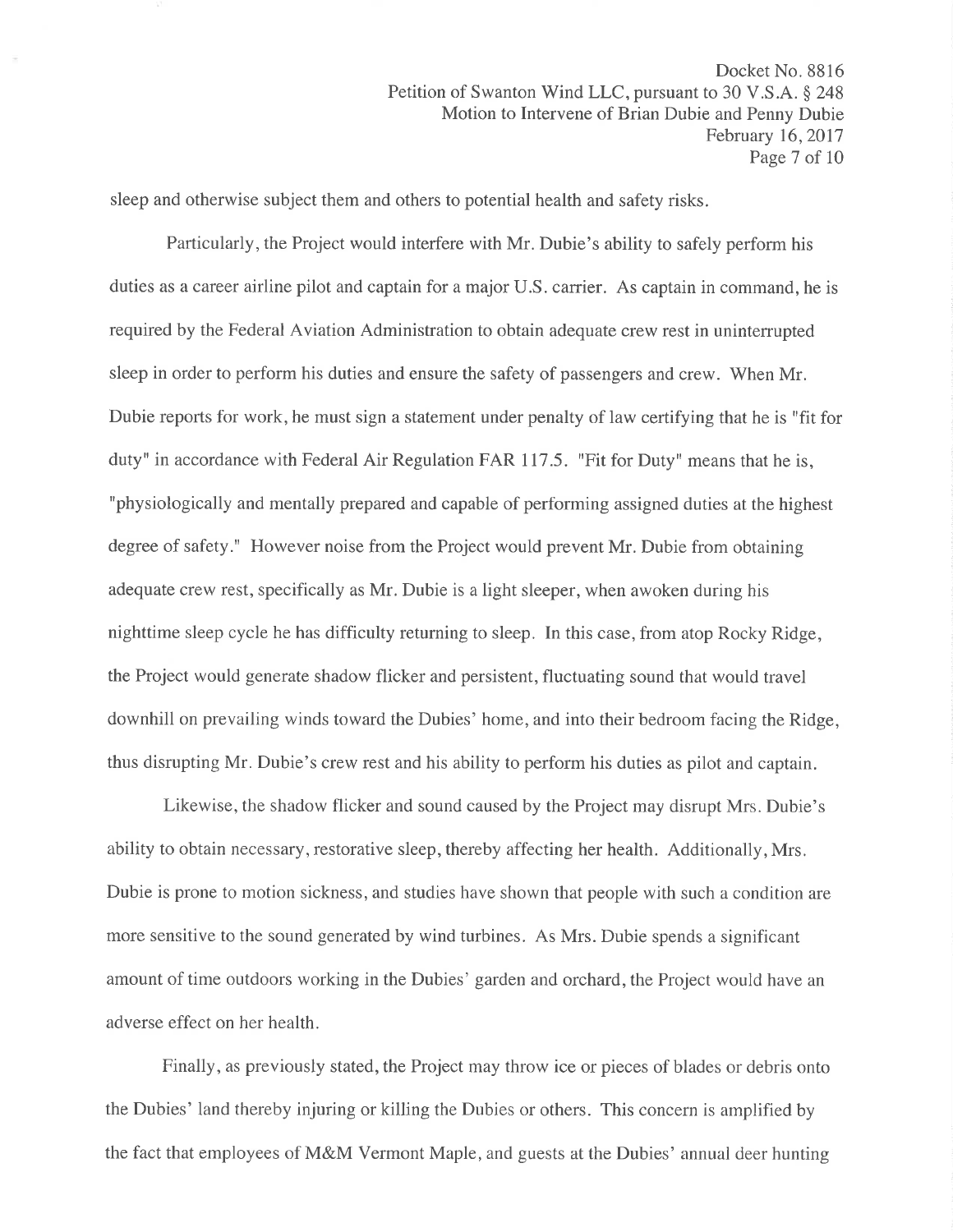camp, routinely work on and use the Dubies' land from November through April, the time period during which ice is most likely to be thrown from the turbines. Additionally, the Dubies and family, friends, and neighbors regularly hike and ski on trails near the adjoining property line, thereby subjecting them to injury or death caused by thrown ice or debris.

Accordingly, as the Dubies' numerous particular concerns over public health and safety on their property would not be adequately represented by other parties to this proceeding, the Dubies should be allowed to intervene on this issue.

### 4. Scenic or Natural Beauty and Aesthetics:  $\S 248(b)(5)$  and  $\S 6086(a)(8)$

For the past 28 years, the Dubies have stewarded and improved their land for use and enjoyment by themselves, their children, grandchildren, siblings, families, friends, and neighbors. Visitors regularly enjoy the natural setting, scenic views, and tranquil environs; and outdoor activities including hiking, snowshoeing, cross-country skiing, and working in the garden and orchard. Additionally, for 28 years and counting, the Dubies host a deer hunting camp for family and friends, thereby preserving a tradition that spans four generations of hunting on the family land.

However the surrounding aesthetics of sight and sound, and the widespread enjoyment of the Dubies' land, would be adversely affected by the turbines on Rocky Ridge. The natural scenery would be marred by industry, and the peace would be destroyed by noise.

Moreover, the impact of the Project would extend beyond the Dubies' land to the public areas nearby such as Fairfield Pond and Beach, the Missisqoui Valley Rail Trail, and public roads including Interstate 89 which has been identified in the Swanton Town Plan as the gateway from Canada into the United States. The prominence of Rocky Ridge as the only ridgeline in Swanton; combined with the quantity, size, and scope of the turbines at issue; and their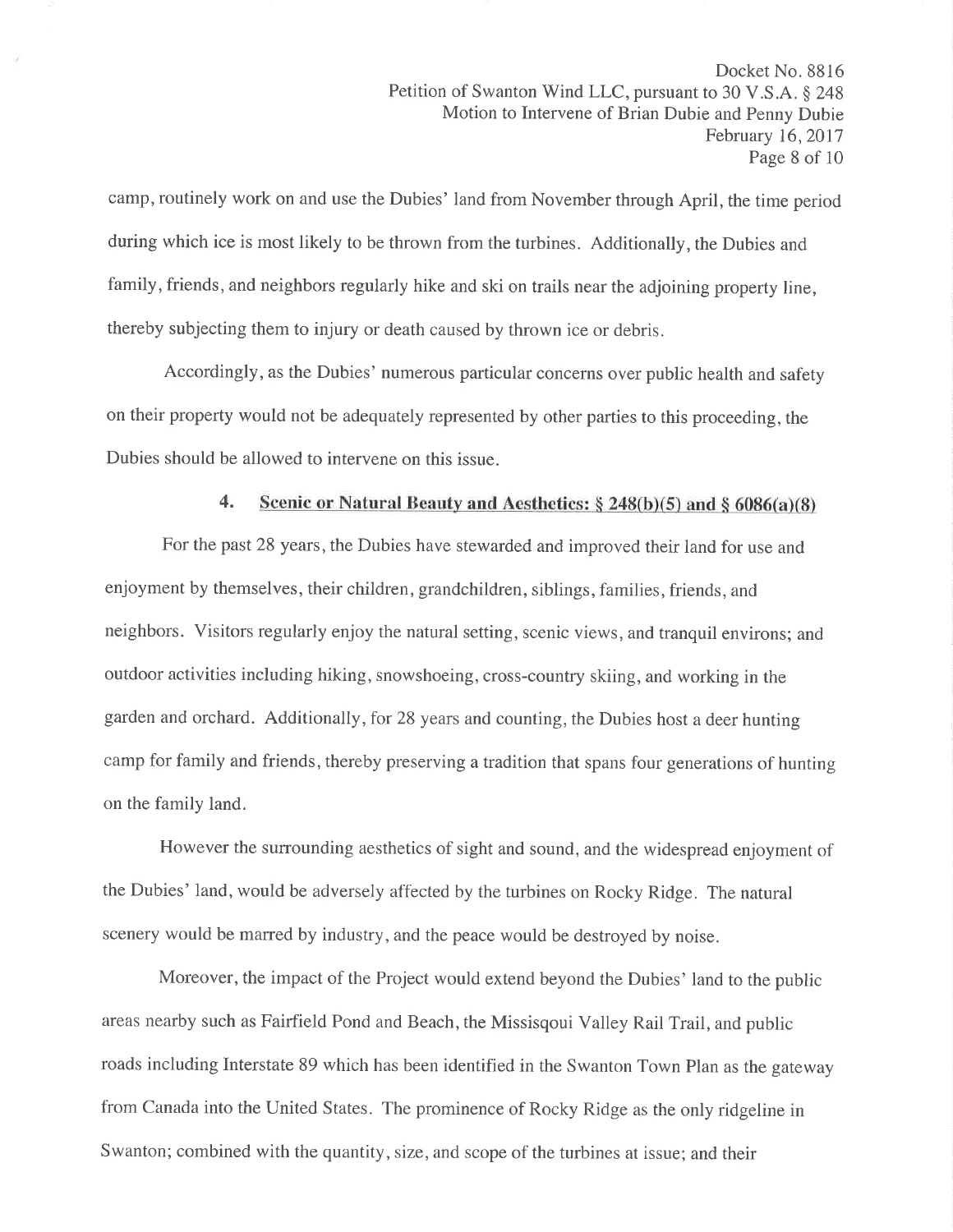proximity to Fairfield Pond, the Rail Trail, and the Interstate, would have a significant impact on the visual and audible aesthetics of the surrounding area.

Accordingly, the Dubies' unique perspective as homeowners and stewards of the land, hikers, hunters, and outdoorsmen, may be useful to the Board in determining the potential nature and extent of the impact of the Project on aesthetics. Therefore the Dubies should be allowed to intervene on this issue.

### 5. Necessary Wildlife Habitat or Endangered Species:  $\S 6086(a)(8)(A)$

The Dubies appreciate the wildlife that lives on and visits their land and surrounding areas. In the woods they place game cameras through which they have seen many deer, coyotes, and turkeys. The Dubies, as noted above, annually host a deer camp for family and friends during which they hunt deer on the Dubies' land. However construction and operation of the Project would disrupt the habitat of these animals. For example, as deer during the winter require quiet areas in order to evade predators, the Project and associated noise and vibrations would disrupt the quiet and cause deer to abandon these wintering areas.

In addition, the Dubies regularly observe geese flying back and forth over Rocky Ridge between Fairfield Pond on the east side, and corn fields on the west side. These geese cross the ridgeline at altitudes that would place them at risk of being injured or killed by the proposed turbines.

Likewise, the Dubies have an interest in protecting bald and golden eagles which they have seen flying over Rocky Ridge. Bald eagles, a state-endangered species in Vermont, have in recent years also been observed on nearby Fairfield Pond, as reported by the North Branch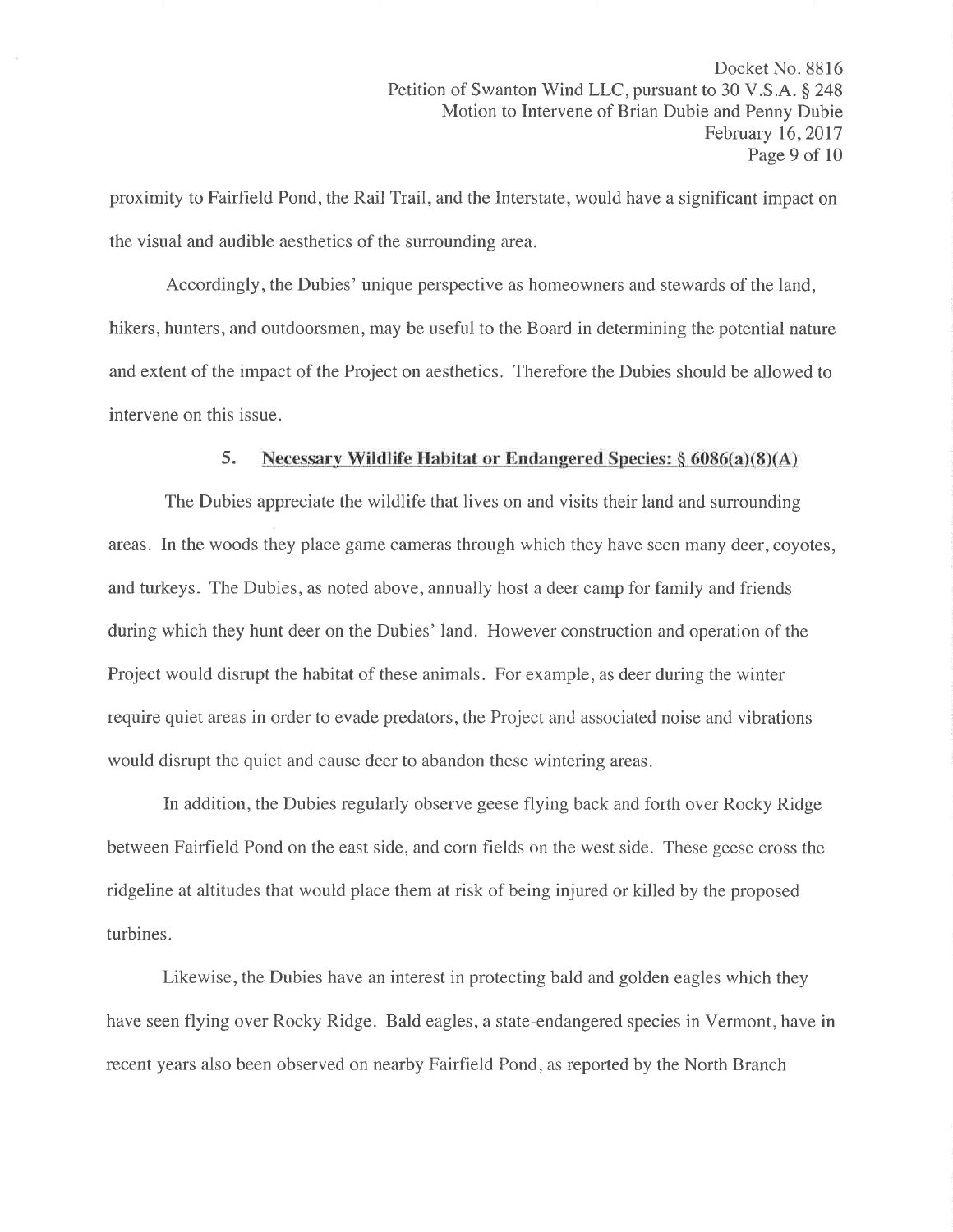Nature Center in Montpelier, Vermont.<sup>6</sup> Fairfield Pond has been determined by Vermont Fish & Wildlife Department as potentially suitable habitat for breeding bald eagles.<sup>7</sup>

In sum, the significant area, height, and scope of the Project in this natural setting may adversely affect necessary wildlife habitat or endangered species. The Dubies acknowledge that in this proceeding the Agency of Natural Resources may be best situated to intervene on this issue, however they assert that their perspective as landowners, gardeners, hikers, hunters, and outdoorsmen, may differ from that of other parties, and they may provide useful insight into the extent and nature of the impact of the Project on important wildlife and habitat. Thus in the public interest the Dubies should be allowed to intervene on this issue.

### III. Conclusion

The Dubies assert that while this Project is purported to advance the public good, it also raises significant concerns over the public interest. Accordingly, in order to protect themselves, their children, grandchildren, family, and their neighbors throughout the State, the Dubies should be allowed upon the evidence presented herein to intervene in this proceeding.

Respectfully submitted this  $16<sup>th</sup>$  day of February, 2017.

 $\Lambda$ lJ utto Dubio

 $\overline{B}v$ Brian and Penny Dubie 770 McKenzie Road Fairfield, VT 05455 (802) 734-1877 pennydubie@gmail.com

<sup>&</sup>lt;sup>6</sup> See 'Birding: Birding Resources: VT eBird Bar Chart' <http://ebird.org/content/vt/>, at the North Branch Nature Center (Montpelier, VT) website. 26 January 2017.

Vermont Fish & Wildlife Department. "Vermont Bald Eagle Recovery Plan." October 2010. Web 27 January 2017.

<sup>&</sup>lt;http://www.vtfishandwildlife.com/common/pages/DisplayFile.aspx?itemId=111337>.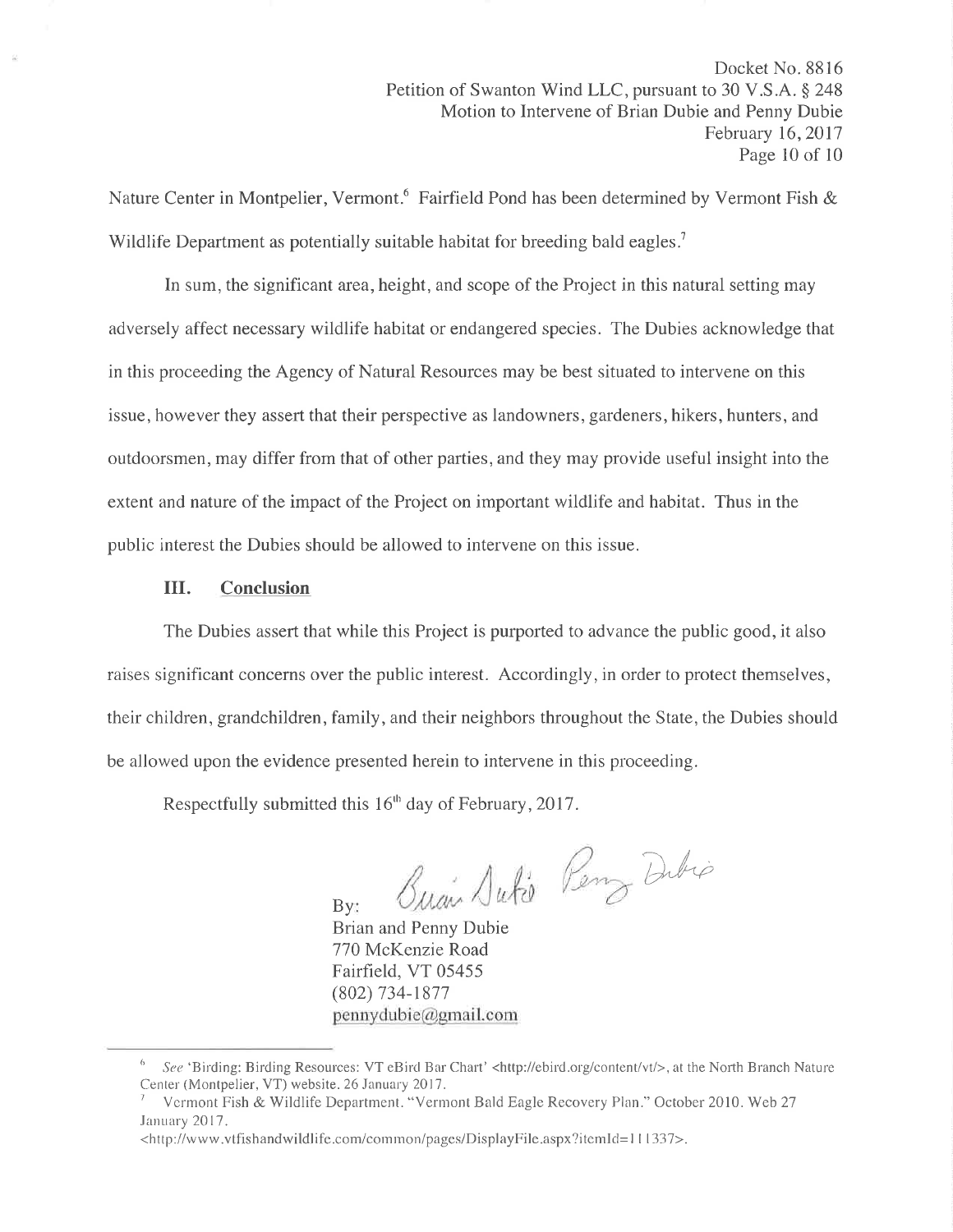### STATE OF VERMONT PUBLIC SERVICE BOARD

Docket No. 8816

Petition of Swanton Wind LLC for a certificate of public ) good, pursuant to 30 V.S.A. \$ 248, for the construction ) of an up to 20 MW wind-powered electric generation <br>plant powered by up to 7 wind turbines located along ) plant powered by up to 7 wind turbines located along <br>
Rocky Ridge in Swanton, Vermont (a) Rocky Ridge in Swanton, Vermont )

#### CERTIFICATE OF SERVICE

We, Brian and Penny Dubie, et.al., certify that on February 16, 2017, copies of the foregoing Notices of Appearance, and Motion to Intervenes of Brian and Penny Dubie, Jeanne Royer, Judith and Patrick Luneau, Karen and Leo Mclaughlin, Sally and Bruce Collopy, Kaye and Frank B . Mehaffey, Jr., Terrance Smith, David A. Goodrich, Robert Perkins, Patricia Messier, Sarah & Ed Ferguson, Ian and Danielle Garrant, Curtis Swan and Sara Luneau-Swan, Dan and Nancy Dunne, Erynn & Tyrell Boudreau, Dennis Hendy and Diane Bell, Mary and Mark Bushey, Steve Woodward, Kenneth Fox, Michelle and Luc Deslandes, David Butterfield, Bradley Stott and Jennifer Belanger, Clark and Carol Palmer, Paula Pearsall, Greg Pierce and Paula Kane, Mark and Marianne Dubie, Marie and Gil Tremblay, Patricia Rainville and John Smith, Kevin and Dolores Nichols, Jessica Decker and Lance Desautels, Suzanne Seymour, Mary Hunter, Todd Poirier in the above-referenced matter, were served via First-Class U.S. Mail on the interested persons designated in the following Service List.

Respectfully submitted this 16<sup>th</sup> day of February, 2017.

By: /J,li, Dibio

Brian Dubie Penny Dubie 770 McKenzie Road Fairfield, VT 05455 (802) 734-1877  $p$ ennydubie $@q$ gmail.com